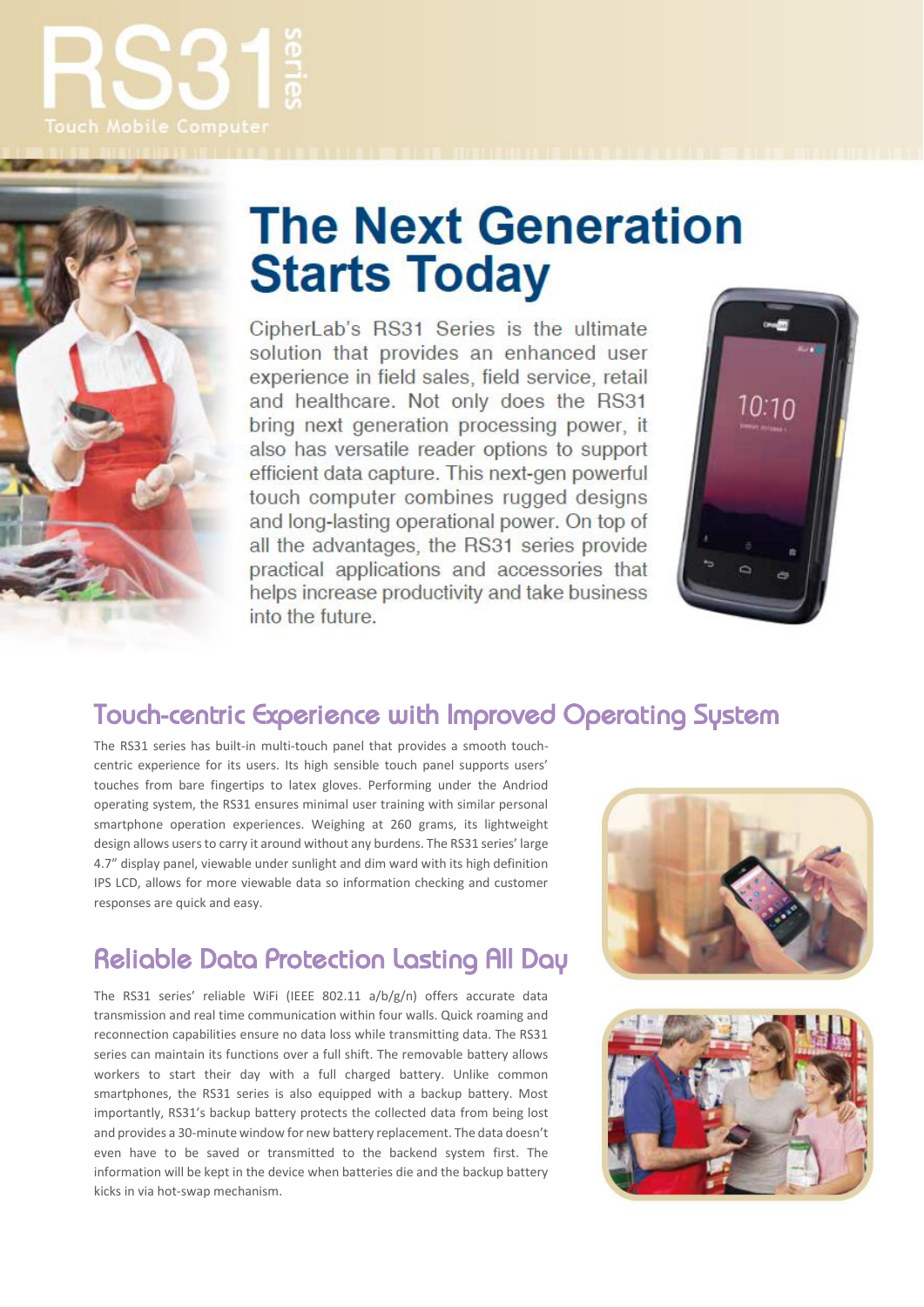

### Extreme Rugged Design for Sophisticated Features

The sophisticated features of the RS31 is securely protected with CipherLab's rugged designs. It has an upgraded IP67 rating which allows the RS31 the ability to sustain operation under heavy rain and dust in the field. The CipherLab RS31 series is also capable of sustaining a 1.2 m drop resistance and 150 tumbles at 0.5 m. When working with protective boot, the RS31 can sustain drops off a truck with its 1.5 m drop resistance and 300 tumbles at 0.5 m. The RS31's multi-touch panel is fully protected with the Dragontrail<sub>TM</sub> Glass which has high resistance from scratches. Users can carry the RS31 around in pockets along with coins and keys free of worries. Additionally, the operating temperature range of the RS31 is widened for efficient operation in hot or cold weathers in the field.

#### Accurate Data Capture with Versatile **Options**

CipherLab' s RS31 series offers data capturing options in addition to other consumer-grade smartphones. The RS31 operates through CCD, laser and 2D readers to efficiently capture 1D and 2D barcodes within four walls and under sunlight. It also has the capabilities of reading RFID in short distances. The RS31' s Near Far Communication (NFC) enables peer-to-peer data communication and simplifies device upgrade and management for users. Moreover, built-in SAM slot allows data encryption for secure NFC payment applications.

#### Value-added Utilities for Efficient **Management**

The RS31 series provides businesses with a solution to efficiently manage all the distributed mobile devices with CipherLab Wireless Mobile Deployment System (WMDS) and Android Deployment Configurator (ADC). These applications provide a way to setup, monitor, upgrade and synchronize the device settings in all connected mobile devices. In addition, App-Lock allows you to have full control over the device to ensure workers' productivity. It is also equipped with 3rd party programming software such as Kalipso Mobility Application Generator and SOTI MobiControl to help users customize applications and remote management.